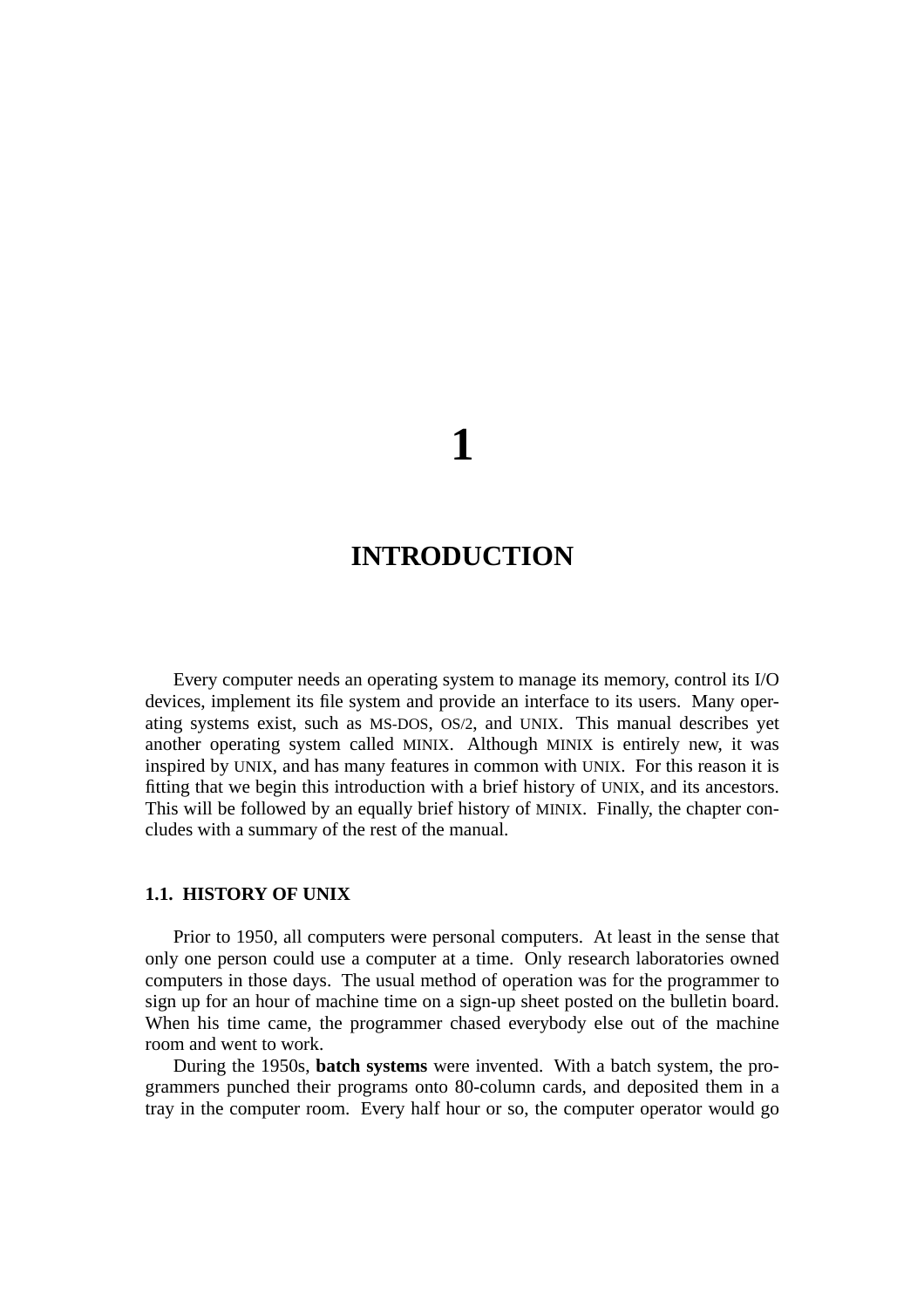#### **2** INTRODUCTION CHAP. 1

to the tray, pick up a batch of jobs, and read them in. The printed output was brought back later for the programmers to collect at their leisure.

While the batch system made more efficient use of the computer, it was not wildly popular with programmers, who often lost hours due to a single typing error that caused their compilations to fail. In the early 1960s, researchers at Dartmouth College and M.I.T. devised **timesharing systems**, in which many users could log into the same computer at once from remote terminals. The Dartmouth project led to the development of BASIC; the M.I.T. project was the great grandfather of MINIX.

The M.I.T. system, called **CTSS** (**Compatible Time Sharing System**) because it was more-or-less compatible with the batch system then in use at M.I.T., was a success beyond the wildest expectations of its designers. They quickly decided to build a new and much more powerful timesharing system on what was then one of the largest computers in the world, the GE 645, a machine about as fast as a modern PC/AT. This project, called **MULTICS** (**MULTiplexed Information and Computing Service**) was a joint effort of M.I.T., General Electric (then a computer vendor), and AT&T Bell Labs.

To make a long story short, the project was so ambitious that the system was difficult to program. Bell Labs eventually pulled out and GE sold its computer business to Honeywell. M.I.T. and Honeywell went on to complete MULTICS, and it ran at many installations for 25 years. In a way, it continues to live, since OS/2 has many ideas and features taken straight from MULTICS .

Meanwhile, one of the Bell Labs researchers who had worked on MULTICS, Ken Thompson, was hunting around for something interesting to do next. He spied an old PDP-7 minicomputer at Bell Labs that nobody was using, and decided to implement a stripped down version MULTICS on his own on this tiny minicomputer. The system he produced, while clearly not full MULTICS, did work and supported one user (Thompson). One of the other people at the Labs, Brian Kernighan, somewhat jokingly called it **UNICS** (**UNiplexed Information and Computing Service**). Bell Labs management was so impressed that they bought Thompson a more modern minicomputer, a PDP-11, to continue his work.

The initial implementation was in PDP-7 assembly code. When this had to be completely rewritten for the PDP-11, it became clear that it would be much better to write the system in a high level language to make it portable. At this point, another Bell Labs Researcher, Dennis Ritchie, designed and implemented a new language called **C** in which the two of them rewrote the system, whose spelling had now changed to UNIX.

In 1974, Ritchie and Thompson wrote a now-classic paper about UNIX that attracted a great deal of attention. Many universities asked them if they could have a copy of the system, including all the source code. AT&T agreed. Within a few years, UNIX had become established as the de facto standard in hundreds of university departments around the world. The source code was widely available, and often studied in university courses. International meetings were organized, in which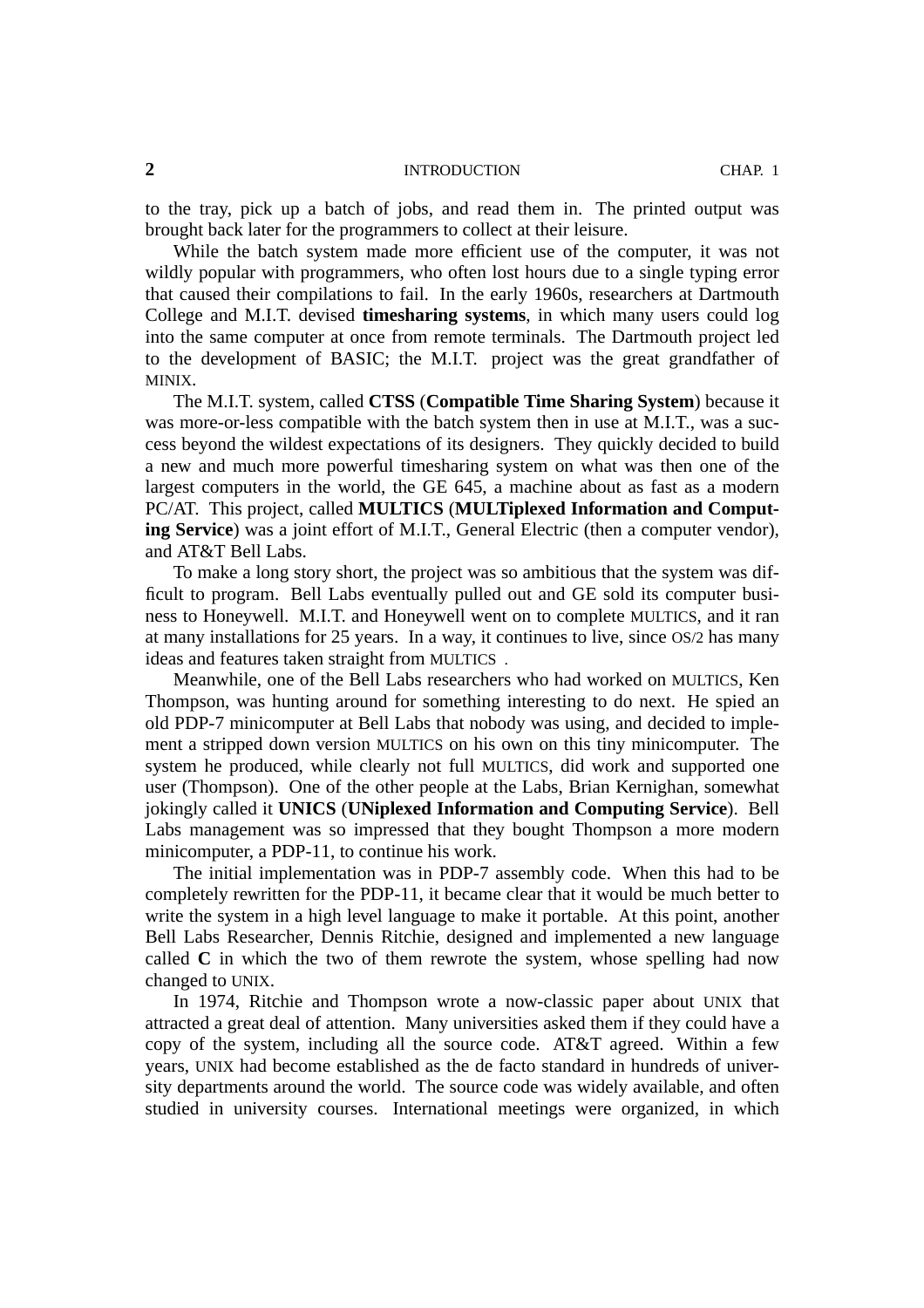speakers would get up and describe how they had modified some system routine to be a bit fancier. UNIX had by now become something of a cult item, with numerous fanatically devoted followers.

As UNIX kept spreading, AT&T began to see how valuable it was and began restricting access to the source code of new versions, starting with the Seventh Edition (usually referred to as **V7**). It was no longer permitted for universities to teach courses using the source code as an example, and public discussions of the internal workings of the code were severely restricted.

Nevertheless, UNIX' fame continued to spread. The University of California at Berkeley got a contract to port V7 it to the VAX, adding virtual memory and numerous other features in the process. This work led to **4.x BSD**. AT&T itself modified V7 extensively, leading to **System V**. It took a decade before these two versions could be partially reconciled, under the auspices of the IEEE, which led to the **POSIX** standard.

Although UNIX was now more popular, without the source code, it was also a lot less fun, especially for the people whose initial enthusiasm had made it a big success. The time was ripe for a new system.

#### **1.2. HISTORY OF MINIX**

Many university professors regretted that UNIX could no longer be taught in operating systems courses, but there appeared to be no choice. One of them, Andrew Tanenbaum, at the Vrije Universiteit in Amsterdam, The Netherlands, went out and bought an IBM PC, and like Ken Thompson a decade earlier, set out to write a new operating system from scratch. Just as Thompson was inspired by MULTICS, but ultimately wrote a new and much smaller operating system, Tanenbaum was inspired by UNIX, but ultimately also wrote a new and much smaller operating system—MINIX—which stands for Mini-UNIX.

Since MINIX contains no AT&T code whatsoever, it falls outside the AT&T licensing restrictions. The source code has been made widely available to universities for study in courses and otherwise. Like UNIX, MINIX quickly acquired an enthusiastic following and began to occupy the same niche that UNIX had filled in its early days—a small operating system available with all the source code that people could study and modify as they wished.

Within a month of its release (Jan. 1987), there was already so much interest in MINIX worldwide, that a news group (comp.os.minix) was set up on USENET, a computer network accessible to most universities and computer companies in North America, Europe, Japan, Australia, and elsewhere. A few months later, the news group had over 10,000 people reading and contributing to it.

The initial release of MINIX was for the IBM PC and PC/AT only. It did not take long before people with other kinds of computers began thinking about porting it to their machines. The first port was to a 68000-based machine, the Atari ST, done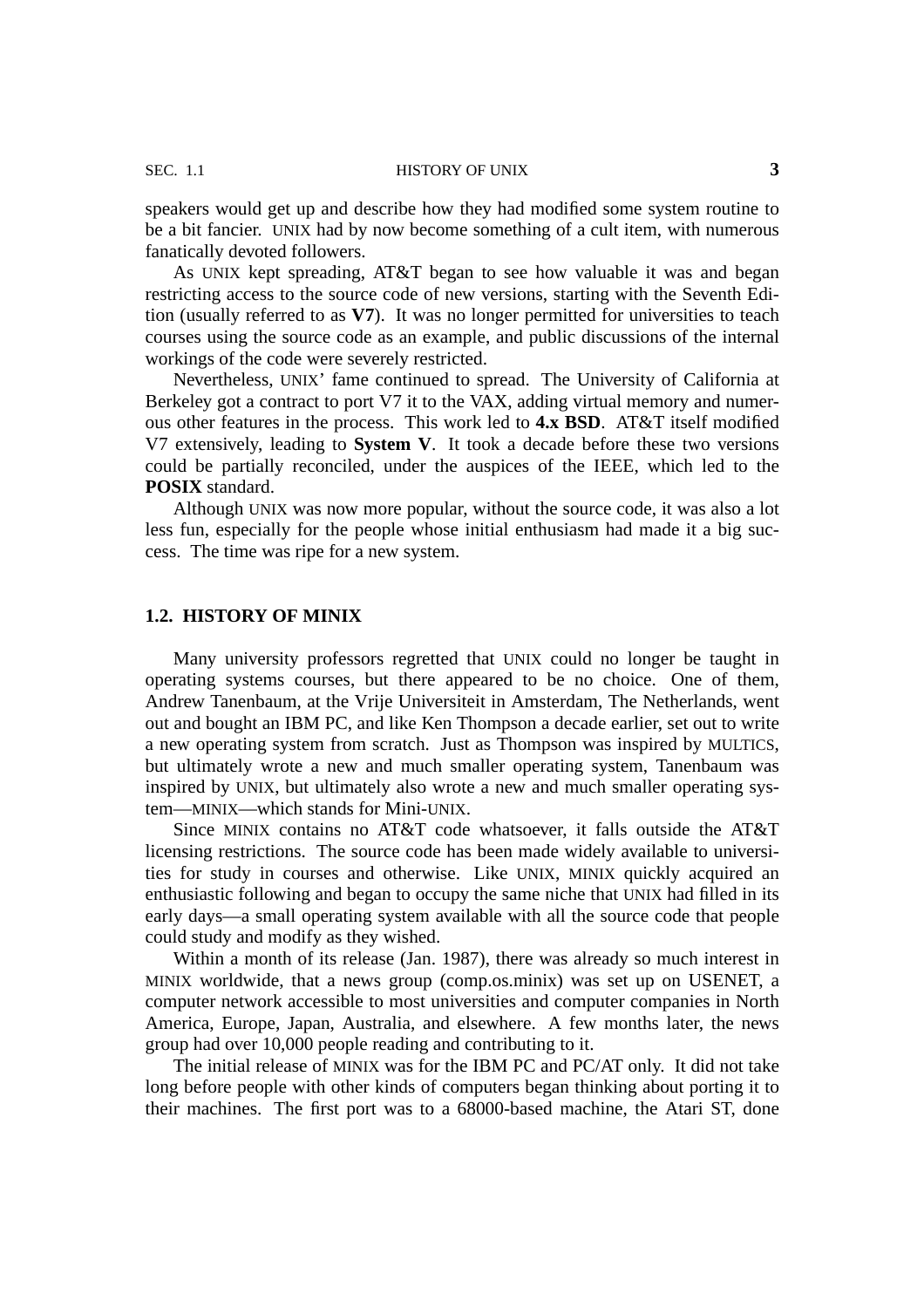#### **4** INTRODUCTION CHAP. 1

primarily by Johan Stevenson, with assistance from Jost Mu .. ller The hard part was making MINIX, which, like UNIX, allows multiple processes to run simultaneously, run on a bare 68000, with no memory management or relocation hardware. Once this problem had been solved and new I/O device drivers were written for the Atari's keyboard, screen, disk, etc., MINIX-ST became a reality. The 1.5 Atari version was prepared by Frans Meulenbroeks.

The port to the Commodore Amiga was done by Raymond Michiels and Steven Reiz. The Macintosh port was done by Joseph Pickert. Unlike all the other ports, the Macintosh version does not replace the manufacturer's operating system and run on the bare machine. Instead, it runs on top of the Macintosh operating system, allowing the facilities of both systems to be used simultaneously. Of course, there is a price to to paid, in terms of both size and performance.

The contribution of USENET cannot be underestimated in the MINIX development. Hundreds of individuals have donated ideas, bug fixes, and software, many of which are included in this release. One person stands out above all the others though, Bruce Evans, who has produced improvements too numerous to count, and all of them in a very professional way. The authors are credited in the code for their contributions, where that is technically feasible.

MINIX is still a vigorous on-going development, with new software, ports to new machines, and many other activities in progress. In this respect, MINIX is very different from most software products. The usual model is that a company gets an idea for a product, writes the software, and then sells executable binaries for customers to use. Users are not able to modify the program, and requests for the source code are rejected out of hand. Worldwide public discussion of the system internals is not welcome.

MINIX, in contrast takes a more open approach. The source code for the entire operating system is included in the basic software package, and users are encouraged to tailor the system to their own specific needs. Thousands of people on USENET have done just that. The internal workings of the system are described in detail in the following book:

Title: Operating Systems: Design and Implementation Author: Andrew S. Tanenbaum Publisher: Prentice Hall ISBN: 0-13-637406-9

However, please note that the book describes a somewhat earlier version of the system. Nevertheless, the basic principles are still intact in this version.

MINIX was originally written to be system call compatible with V7 UNIX, the last of the small UNICES. This is the version described in the book.

Future versions of MINIX will migrate towards at least partial conformance with the ANSI C and IEEE POSIX standards. Complete conformance is unlikely, as conformant systems are necessarily so huge that no one person can possibly understand them. Making MINIX fully conformant would defeat the goal of having a system that